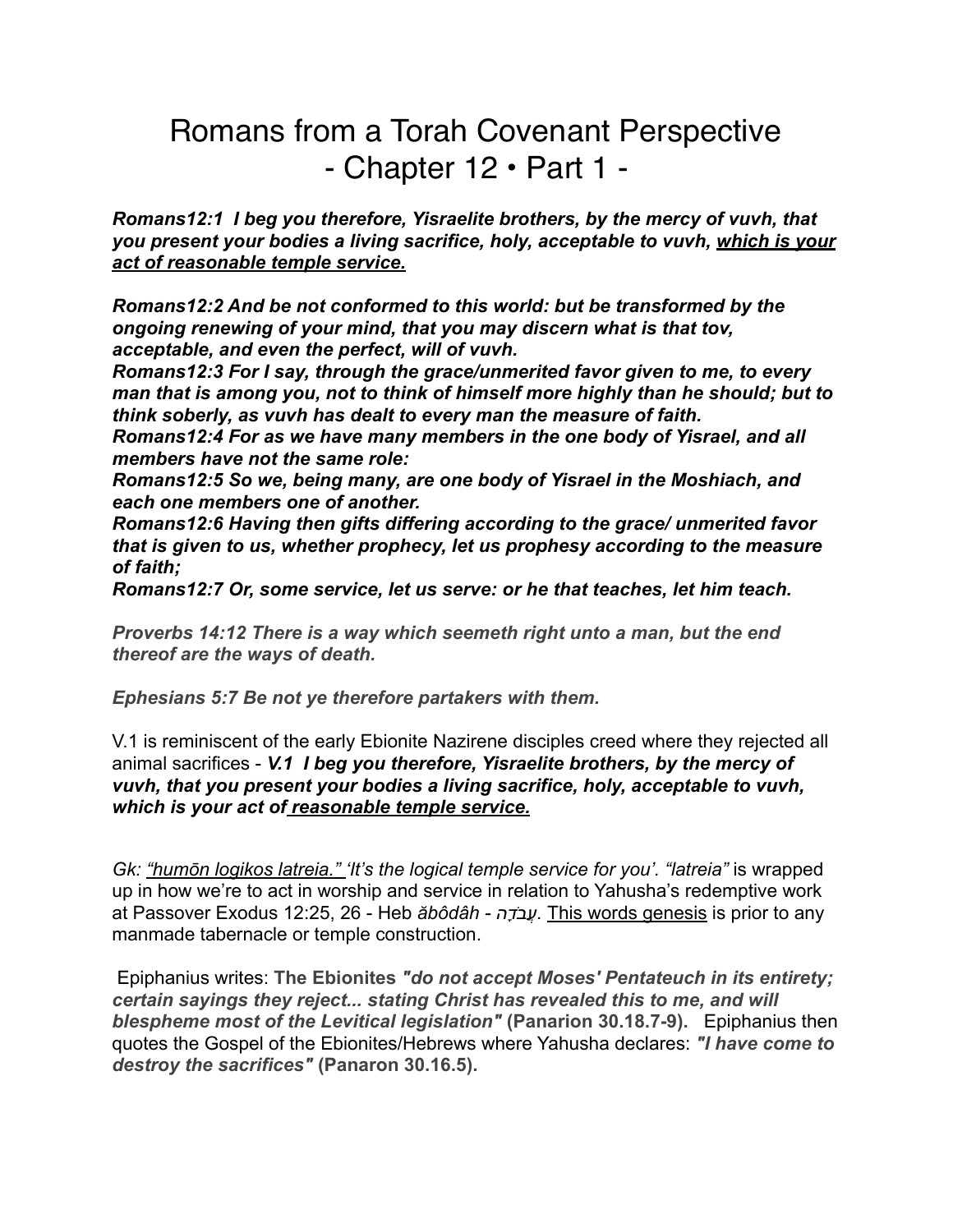In the Gospel of the Nazirenes Yeshua said, *"For they, making a god of their belly, sacrificed to their God the innocent creatures of the earth, in place of the carnal nature within themselves. And eating of their flesh and drinking of their blood to their own destruction, corrupted their bodies and shortened their days, even as the Gentiles who did not know the truth, or who knowing it, have changed it into a lie."*

*Now we understand the* words of Paul when he commanded the Gentiles to **"***Put to death, therefore, whatever belongs to your earthly nature"* **(Colossians 3:5 )?** Or the requirement that *"For if ye live after the flesh, ye shall die: but if ye through the Spirit do mortify the deeds of the body, ye shall live"* **(Romans 8:13):** Which means that we must transform the beastly, carnal nature, into a fit sacrifice on the altar of our Inner Living Temple.

## **The Daniel deception**

*Daniel 8:9 And out of one of them came forth a little horn, which waxed exceeding great, toward the south, and toward the east, and toward the pleasant land. 10 And it waxed great, even to the host of heaven; and it cast down some of the host and of the stars to the ground, and stamped upon them. 11 Yea, he magnified himself even to the prince of the host, and the daily sacrifice was taken away, and the place of his sanctuary was cast down.* (The place of יהוהs sanctuary is Yahusha.)

Daniel 8:11 in all known English translations has translated the Hebrew word '*Ruwm'* (Strong's 7311) as *"taken away".* This word's meaning comes from the context of *'rising'* or *'raising'* and has more often than not been translated *'exalt'* or *'exalting'.*

The word *'Ruwm'* has been used 209 times in the Old Testament. The overwhelming support of the interpretation of this word shows us that it means *'to rise'* or *'exalt'*. It has several times been translated *"take up"* or *"take from"* but in context has always been in a sense of *'raising'* NOT *'taking away'* or *'casting away'*.

 Daniel uses the Hebrew word *'Ruwm'* 13 times in his book. Of these 13 uses ALL have a context of something being raised or lifted up or exalted or being made high. So why here is it used as *'taken away?"* 

What's weird is in Daniel 8:11 in some manuscripts the word *'Ruwm'* is used twice consecutively. The literal translation of the text would read, *He was magnified before the prince of the host and the daily sacrifice was exalted, the exalted cornerstone of the holy place (the messiah) was cast down.* 

The exalting of a daily sacrifice of bulls or goats or of any blood other than Yahusha *IS THE ABOMINATION!*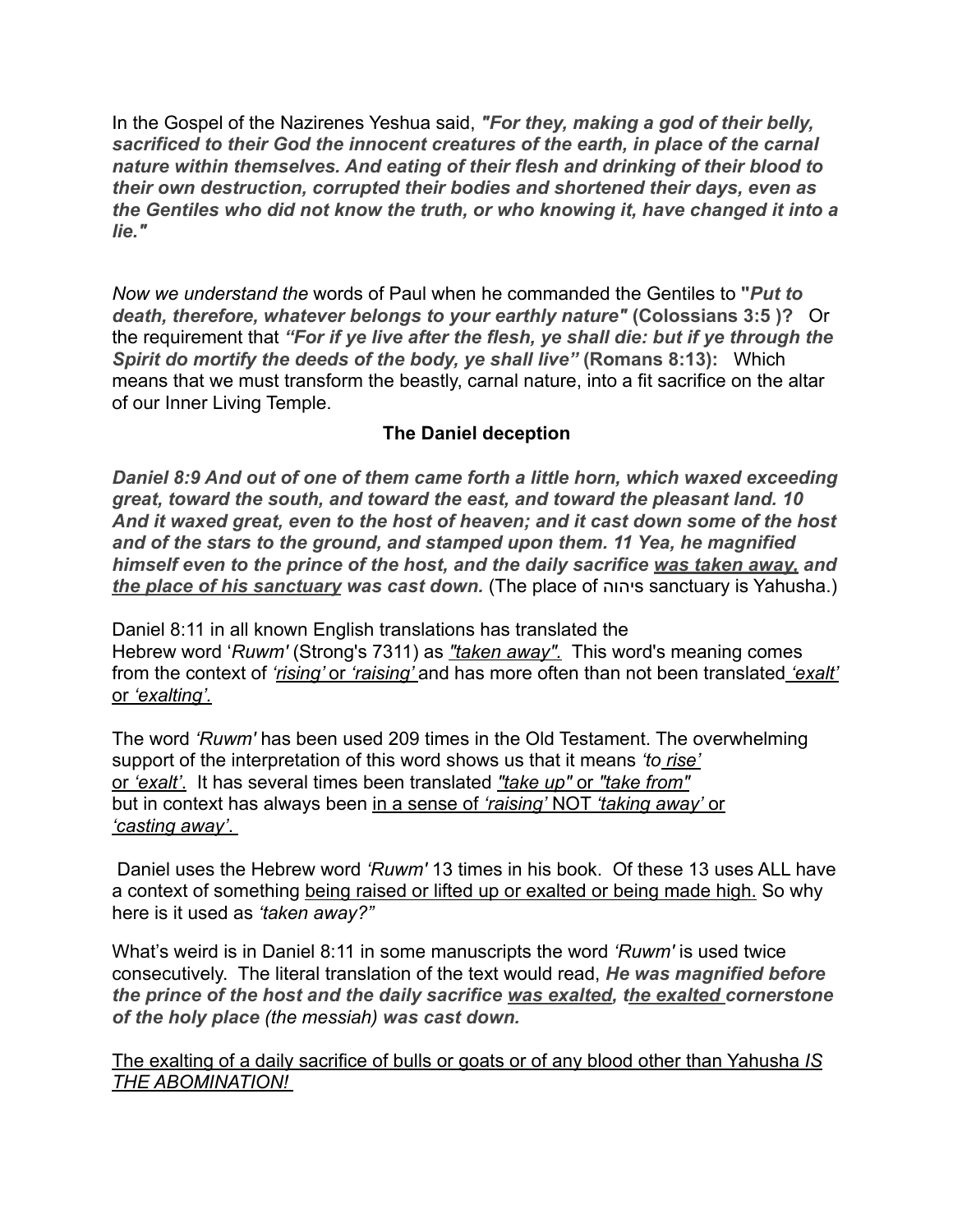This can be seen in Hebrews 9:23-10:18 very clearly. This places the prophecy of Daniel's *"midst of the week"* starting with the Daily sacrifice being *"called back"* not being *"taken away".* And herein lies the Jewish, Messianic Jewish, Hebrew Roots and Christian Zionist deception!

*Daniel 12:11 And from the time that the daily sacrifice shall be taken away, and the abomination that maketh desolate set up, there shall be a thousand two hundred and ninety days - 3 1/2 years.* 

The Hebrew word here for *"taken away"* is *'Cuwr'* (Strong's 5493). This word has a meaning of turning.

 This translation of *"taken away"* appears to be in direct contrast to Daniel 8:11. This can only be reconciled by determining what is being turned from. It's apparent from the context that they are turning from one thing to something that's an abomination.

*Daniel 12:11 And from the time that the daily sacrifice shall be called back* (*i.e a turning away from one realm to an abominable realm*) *and the abomination that maketh desolate set up, there shall be a thousand two hundred and ninety days - 3 1/2 years.* (Repeat the verse (*no brackets*)

 Knowing that any animal or daily sacrifice *is insufficient* is key. The translation of the word *'Cuwr'* means being "called back". What this means is the Daily Sacrifice would be called back to prominence which would be turning from the true Malki Tzedik sacrifice (Yahusha) and turning to the unacceptable Levitical sacrifice (blood of bulls and goats) that the prophecy of Daniel's "midst of the week" starts with the Daily sacrifice being "called back" not being "taken away" as Messianic's teach!

The elevation of the blood of bulls and goats is the end time casting down the one true sacrifice(Yahusha).

*Romans12:2 And be not conformed to this world: but be transformed by the ongoing renewing of your mind, that you may discern what is that tov, acceptable, and even the perfect, will of vuvh.* 

## **The Gospel of the Nazarenes**

Know as 'The original Gospel of the Holy Twelve' which was published in 1870

 **CHAPTER 28: Yeshua Releases the Rabbits and Pigeons** 

**28:***3."You believe that Moses indeed commanded creatures to be slain and offered in sacrifice and eaten, and so do you in the temple, but behold a greater than Moses is here, and He comes to put away the bloody sacrifice of the law, and the feasts on them, and to restore to you the pure oblation and unbloody sacrifice as in the beginning, even the grains and fruits of the*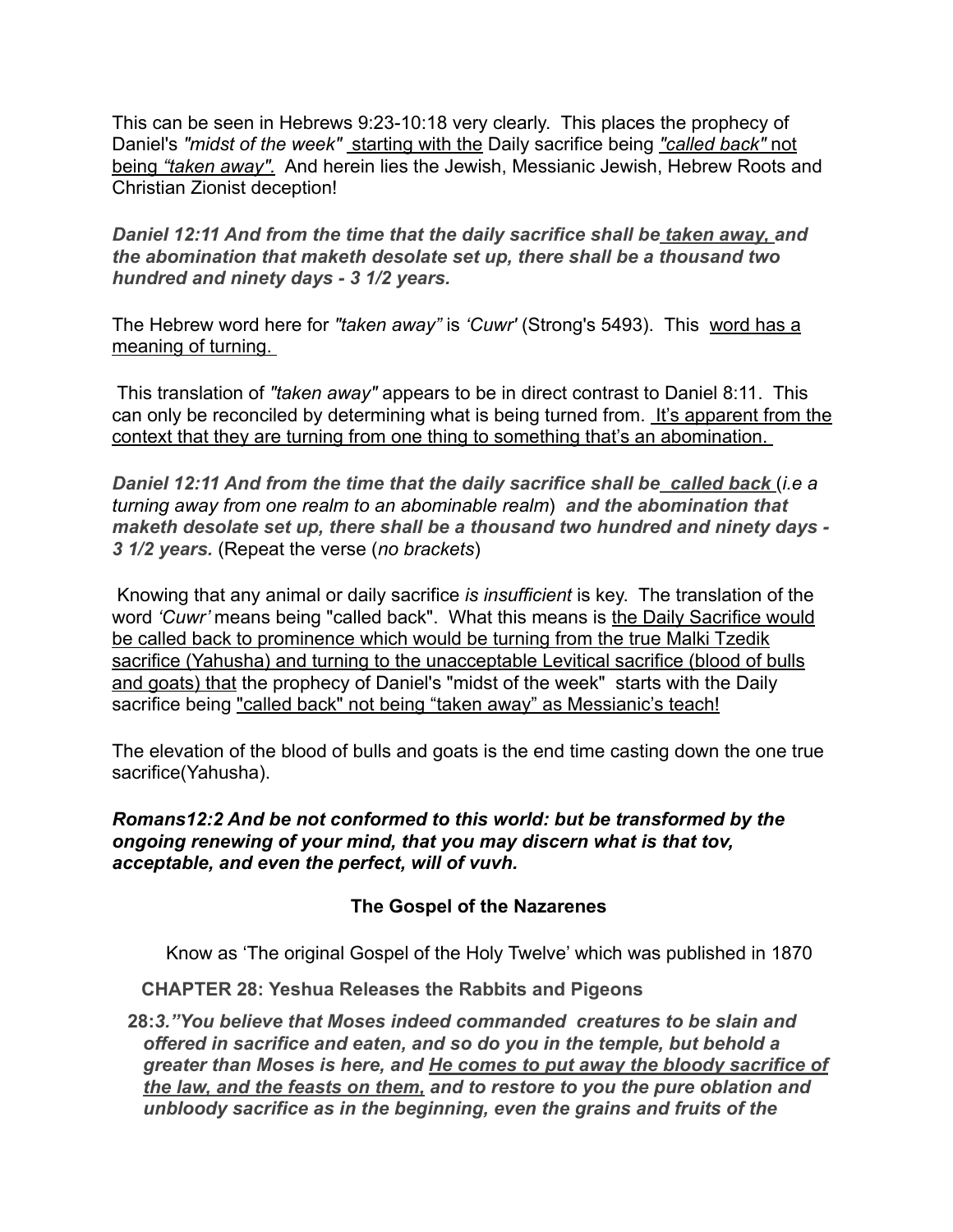*earth." (instead of "but behold a greater than Moses is here", the 1997 translation reads: "I have come to light The Way back to The Law, even the true Law of Moses")4."Of that which you offer to God in purity will you eat, but of that kind which you offer not in purity will you not eat, for the hour comes when your sacrifices and feasts of blood will cease, and you will worship God with a holy worship and a pure oblation." 5."Let these creatures therefore go free, that they may rejoice in God and bring no guilt to man." And the young man let them free, and Yeshua broke their cages and their bonds.* 

*CHAPTER 49: The True Temple of God* 

**49:3***."But the true temple is the body of man, in which God dwells by the spirit, and when this temple is destroyed, in three days, God raises up a more glorious temple, which the eye of the uncultivated man does not perceive." (1997 translation reads: "which the eye of the natural man perceives not") 4.Don't you know that you are the temples of the Holy Spirit? And who so destroys one of these temples destroys himself."5.And some of the scribes, hearing Him, sought to entangle Him in His talk and said, "If you end to the sacrifices of sheep and oxen and birds, what is the purpose of this temple built for God by Solomon, which has been now been in restoration for the last forty six years?"6.And Yeshua answered and said, "It is written in the prophets, 'My house will be called a house of prayer for all nations, for the sacrifice of praise and thanksgiving.' But you have made it a house of slaughter and filled it with abominations."7."Again it is written, 'From the rising of the sun to the setting of the sun, my name will be great among the Gentiles, and incense with a pure offering will be offered to me.' But you have made it a desolation with your offerings of blood and used the sweet incense only to cover the ill savor thereof. I have come not to destroy the law, but to fulfill it."8."Don't you know what is written? Obedience is better than sacrifice and to attend what is being said is better than the fat of rams. I, the Lord, am weary of your burnt offerings, and vain oblation, your hands are full of blood." 9."Aren't the true sacrifices specified in the writings? Wash and purify yourself! Take away the evil from before my eyes! Cease to do evil! Learn to do good! Do justice for the fatherless and the widows, and all those who are oppressed! In so doing you will fulfill the law."10.The day will come when all those who are in the outer court, and that which pertaineth to blood offerings, will be taken away and pure worshippers will worship the eternal in purity and truth."11.And they said, "Who are you to do away with the sacrifices, and to despise the seed of Abraham ? You have learned this blasphemy from the Greeks and the Egyptians." 12.And Yeshua said, "Before Abraham was 'I Am' ." And they refused to listen and some said, "He is inspired by a demon." Others said, "He is mad." And they went their way and told these things to the priests and elders . And they were wrath, saying, He hath spoken blasphemy.* 

 *CHAPTER 71: The Cleansing of the Temple* 

**71:1***.And the Jews' Passover was at hand, and Yeshua went up again from Bethany into Jerusalem. He found sitting, in the temple those who sold oxen*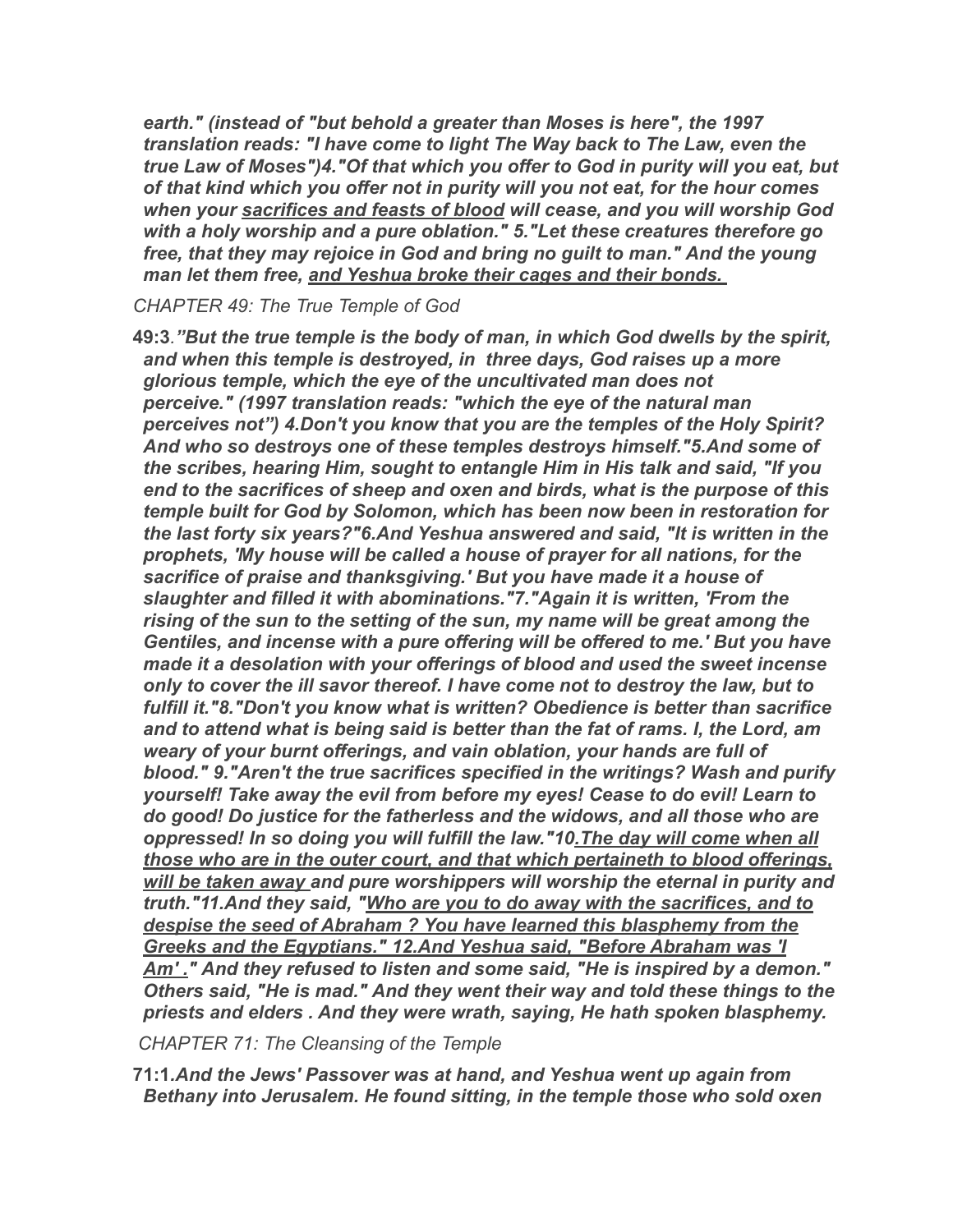*and sheep and doves, and the changers of money. 2.And when He had made a scourge of seven cords, He drove them all out of the temple and untied the sheep and the oxen, and the doves, and poured out the changers' money, and overturned the tables;" 3.And said to them, "Take these things hence; make not my Father's House a House of merchandise. Is it not written, 'My House is a House of Prayer, for all nations?' But you have made it a den of thieves, and filled it with all manner of abominations." 4.And He would not suffer that any man should carry any vessel of blood through the temple, or that any animals should be slain.*

CHAPTER 86: Yeshua Appears in the Temple and Blood Sacrifices Cease

**86:1***.***(This is after his resurrection)** *The same day, at the time of sacrifice in the temple, there appeared among the dealers in beasts and in birds, One clothed in white raiment, bright as light, and in His hand a whip of seven cords. 2.And at the sight of Him, those who sold and bought fled in terror, and some of them fell as dead men, for they remembered how before His death Yeshua had driven them away from the temple enclosure, in like manner. 3.And some declared that they had seen a spirit. And others that they had seen Him who was crucified and that He had risen from the dead. 4.And the sacrifices ceased that day in the temple, for all were in fear, and none could were willing to sell or to boy, but, rather, they let their captives go free. 5.And the priests and elders caused a report to be spread, that they who had seen it were drunken, and had seen nothing. But many affirmed that they had seen Him with their own eyes, and felt the scourge on their backs, but were powerless to resist; for when some of the bolder among them put forth their hands, they could not seize the form which they beheld, nor grasp the whip which chastised them. 6.And from that time, these believed in Yeshua, that He was sent from God, to deliver the oppressed and free those that were bound. And they turned from their ways and sinned no longer. 7.To others He also appeared in love and mercy and healed them by His touch, and delivered them from the hands of the persecutor. And many like things were reported of Him, and many said," Of a truth the kingdom is come." 8.And some of those who had slept and risen, when Yeshua rose from the dead appeared, and were seen by many in the holy city, and great fear fell upon the wicked, but light and gladness came to the righteous in heart.*

## **Testament Of Levi Chapters 5, 8, 14,15 & 18.**

*5:1 I saw the holy temple, and upon 2 a throne of glory the Most High. And He said to me: Levi, I have given thee the blessings of the 3 priesthood until I come and sojourn in the midst of Israel……*

*8:13 And the 13 first portion shall be great; yea, greater than it shall none be. The second shall be in the priesthood. 14 And the third shall be called by a new name, because a king shall arise in Judah, and shall 15 establish a new priesthood, to*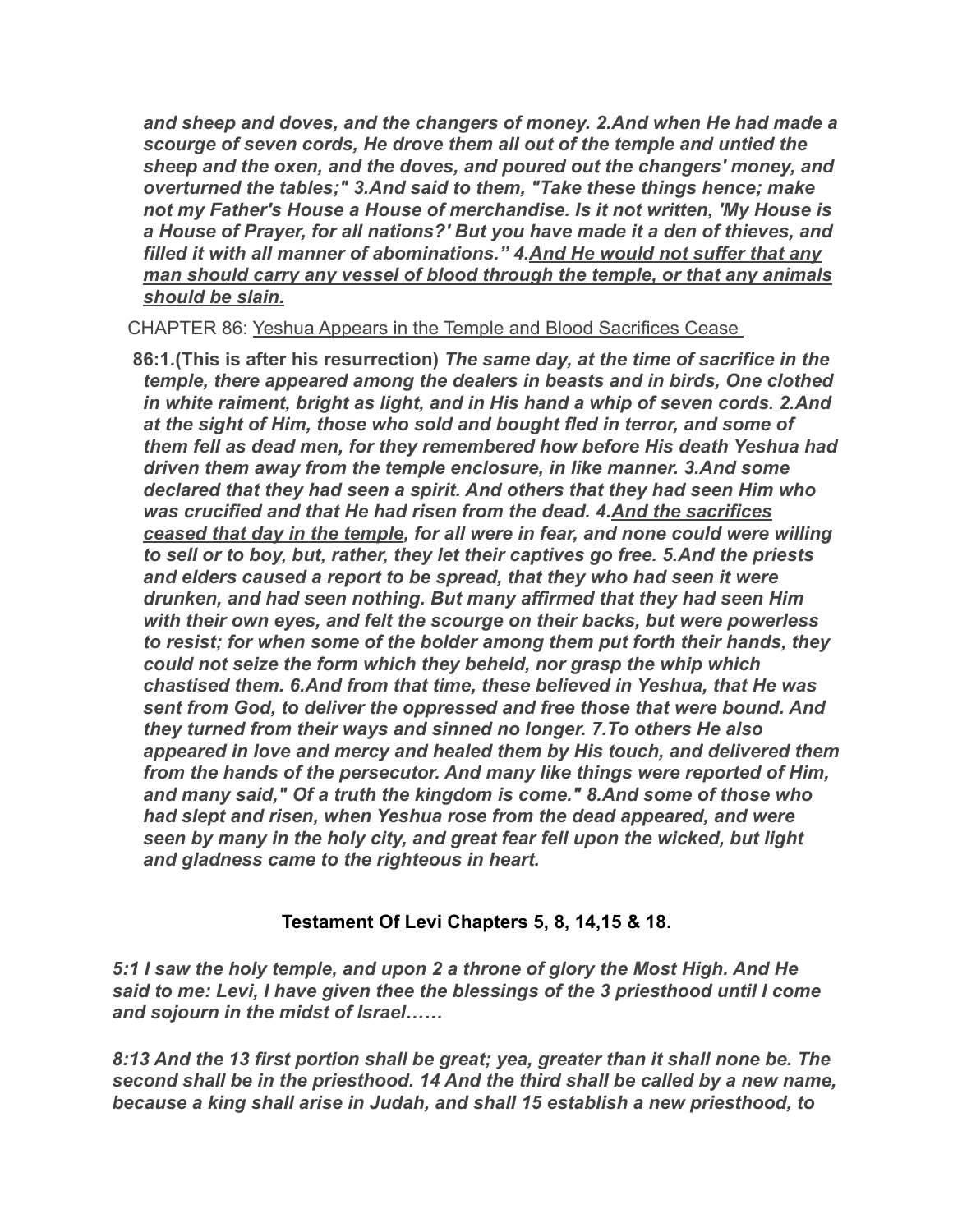*all the Gentiles. And His presence is beloved, as a prophet of the Most High, of the seed of Abraham our father……*

*14:2 For our father Israel is pure from the transgressions of the chief priests [who shall lay their hands upon the Saviour of the world]14:7 And ye shall be puffed up because of your priesthood, lifting yourselves up against 8 men…..* 

*15:1 Therefore the temple, which the Lord shall choose, shall be laid waste through your uncleanness……*

*18:1 the priesthood shall fail. 2 Then shall the Lord raise up a new priest……..* 

*18:6 And From the temple of glory shall come upon him sanctification, With the Father's voice as from Abraham to Isaac……*

*18:9 And in his priesthood the Gentiles shall be multiplied in knowledge.*

*Romans 12:3 For I say, through the grace/unmerited favor given to me, to every man that is among you, not to think of himself more highly than he should; but to think soberly, as vuvh has dealt to every man the measure of faith. Romans 12:4 For as we have many members in the one body of Yisrael, and all members have not the same role:* 

*Romans 12:5 So we, being many, are one body of Yisrael in the Moshiach, and each one members one of another.* 

#### **Boards and Sockets in the Tabernacle Exodus 26.**

*"Set in order one against each other." "Mishilabot ishshah el echotah - and equally connected, each one to it's sister."* 

Ex 26:17 *'Tenon' - 'Yated' = 'nail'* - a nail will hold the structure of the congregation together making the whole equally connected, each one to it's sister.

Masoretic text *'Yated'* is spelled *yâd* = hand/ דָי

**LXX and Masoretic** = *"nailed hand holds the whole structure together."* 

*Ephesians 2:19 Now therefore ye are no more strangers and foreigners, but fellowcitizens with the saints, and of the household of Elohim; :20 And are built upon the foundation of the apostles and prophets, Yahusha Messiah himself being the chief corner stone; 21 In whom all the building fitly framed together grows unto an holy temple in יהוה . In whom you also are builded together for a habitation of Elohim through the Spirit.*